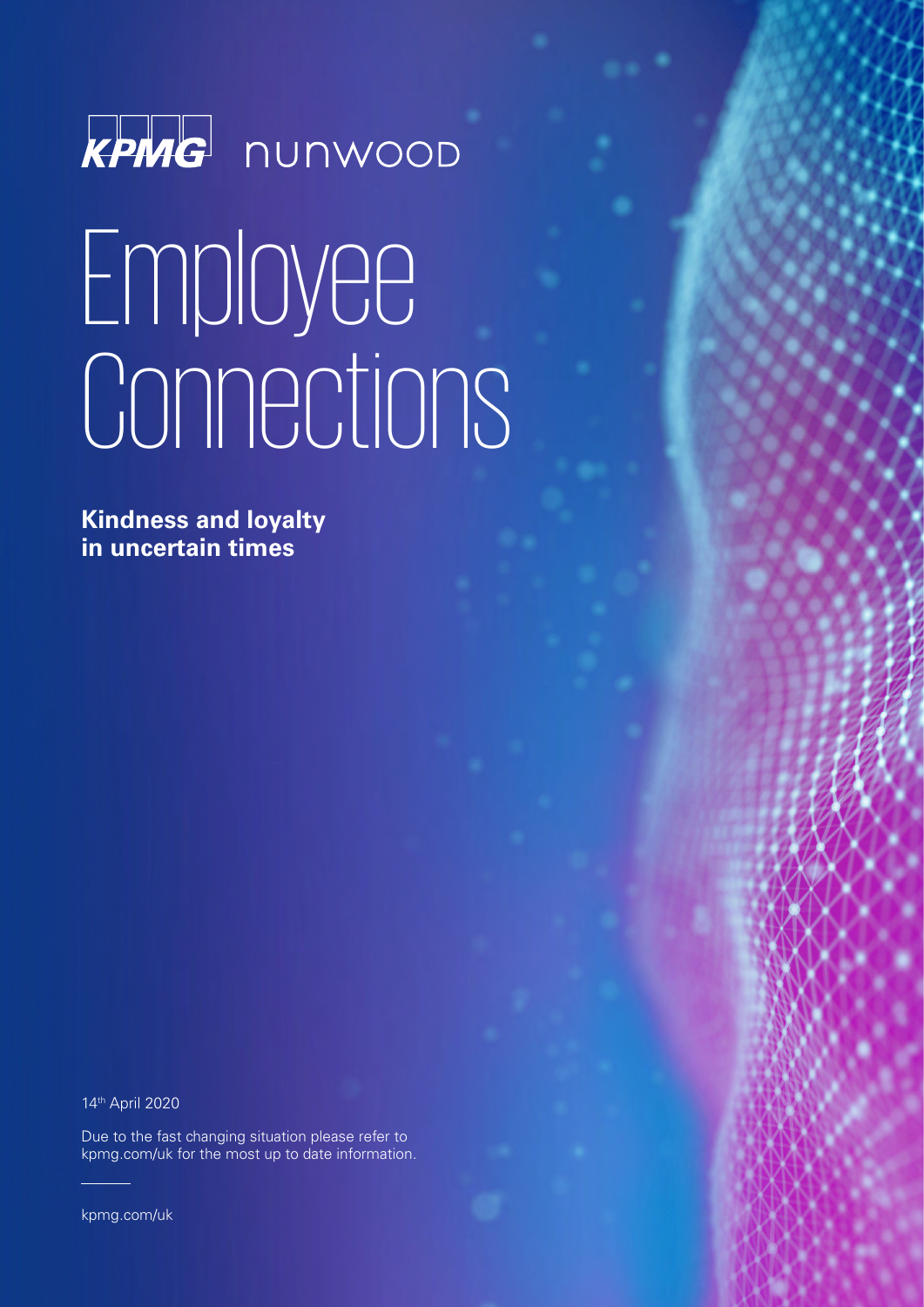## Introduction

### **Compassion, collaboration and creativity have become the new watchwords for leaders worldwide.**

As employers, we are moving into unprecedented times. Millions of us have begun home working or, indeed, not working at all. Whilst many will be directly affected by the virus, the economic, social and psychological impact will be felt by billions.

For senior leaders, COVID-19 is both testing and humanising. How CEOs act in this period will shape the engagement and loyalty of their colleagues for years to come. The best are already leading from the front, finding new ways to communicate their integrity and empathy. Doing good has never been more important, more visible and more challenging.

Acting in the best interests of employees is also key to future customer and commercial success. It is well established that employee experience is predictive of customer experience, behaviour and long-term growth. Every firm's internal response to the crisis is a matter of public record: reputations are being made, broken and re-written in moments.

Many are offering paid special leave for those impacted by the virus, either as individuals or those needing to look after ill or vulnerable persons. Others are offering flexible hours, with offline periods for families who need to home school their children.

There is an expectation that leaders take on 'maternal' or 'parental' style behaviours, which heralds a return to the more paternalistic leadership style of looking after the whole person – as if they were family – rather than as a worker alone.

Innovation in working practices is happening at breakneck pace. Widespread use of video and remote collaboration tools are bringing employees together in a new virtual working world. Employees are becoming very creative in replicating the culture and camaraderie that previously existed in the physical environment as they embrace the world of video. Importantly, they are fostering a sense of connection that has both business and mental benefits.

Against this backdrop of resilience, humanity and development, it is useful to take a step back and examine what emerging best practice in employee experience and leadership might look like.

### $\overline{\mathbf{G}}$

Yesterday, I pledged to my 20,000 Visa colleagues that we will have no COVID-19 related layoffs in 2020. There is enough sadness in the world and already too many families impacted by job losses. I have no interest in contributing to that. Our employees and clients continue to be my top priority during this challenging time.<sup>1</sup>

**Alfred F. Kelly, Jr, Chairman and Chief Executive Officer, Visa** 

1 www.linkedin.com/feed/update/urn:li:activity:6649063953131421697

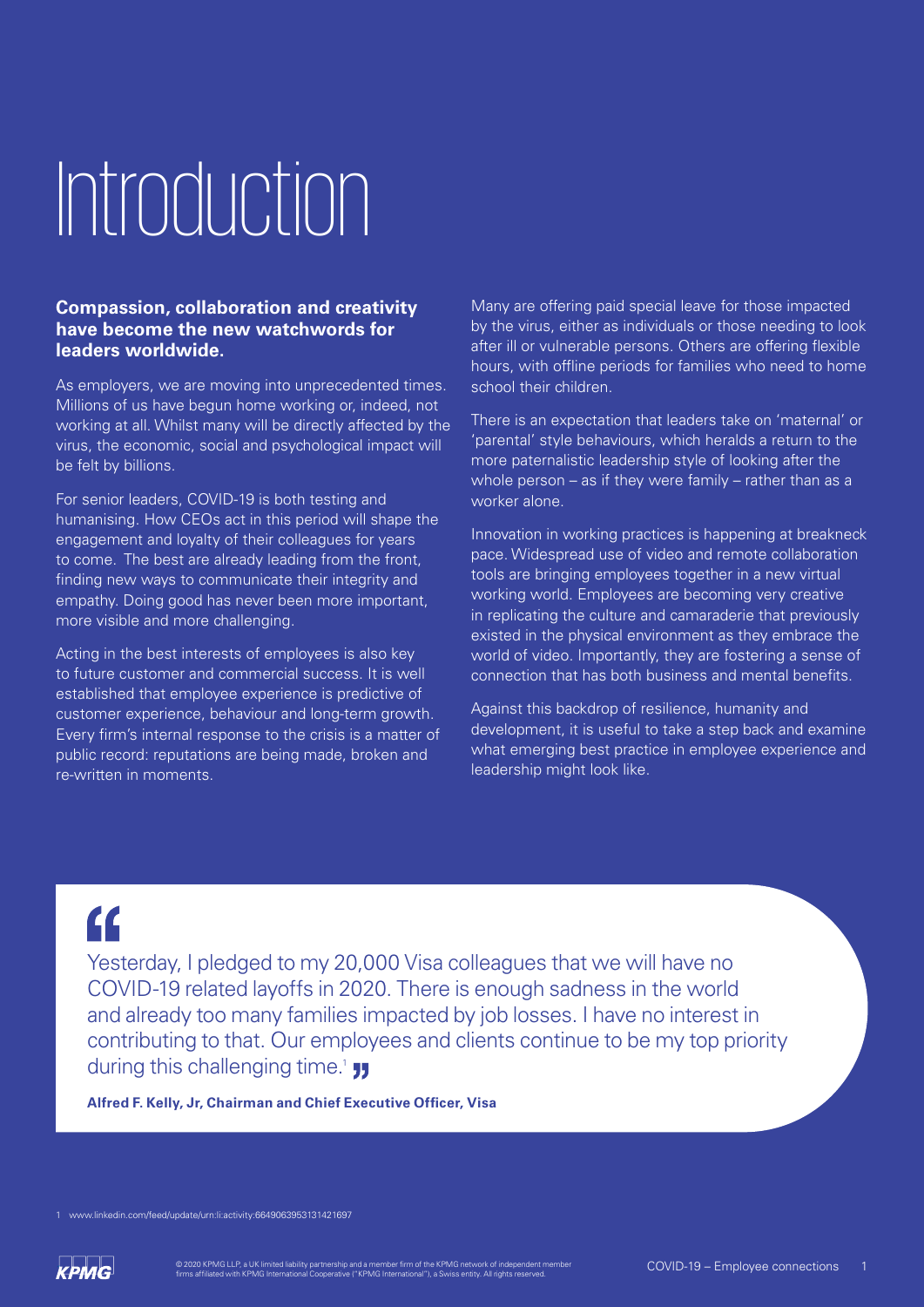## Humanity in leadership

**There is a significant change in leadership approach that we predict will become permanent. It is what millennials have been asking for all along, when they talk about 'visibility' of leaders:**



Weekly group check-ins that combine information updates with social engagement, games and virtual activities.



Continuous 1-2-1 check-ins by the leader with all team members to check on wellbeing, emotional health, at home issues; there is less of a taboo now about asking questions about family status, living alone, etc.



Daily stand-up calls with sub-teams on how work and life is progressing.



Weekly written communications from the leader about deeper learnings/reflections and sharing best practice on how to work from home effectively and avoid negative effects of isolation and loneliness.



**This short paper looks at some emerging best practices in employee experience. Part of our Human Connection in Uncertain Times series, you can find our other resources [here](https://home.kpmg/uk/en/home/insights/2020/03/human-connection-in-uncertain-times.html)**

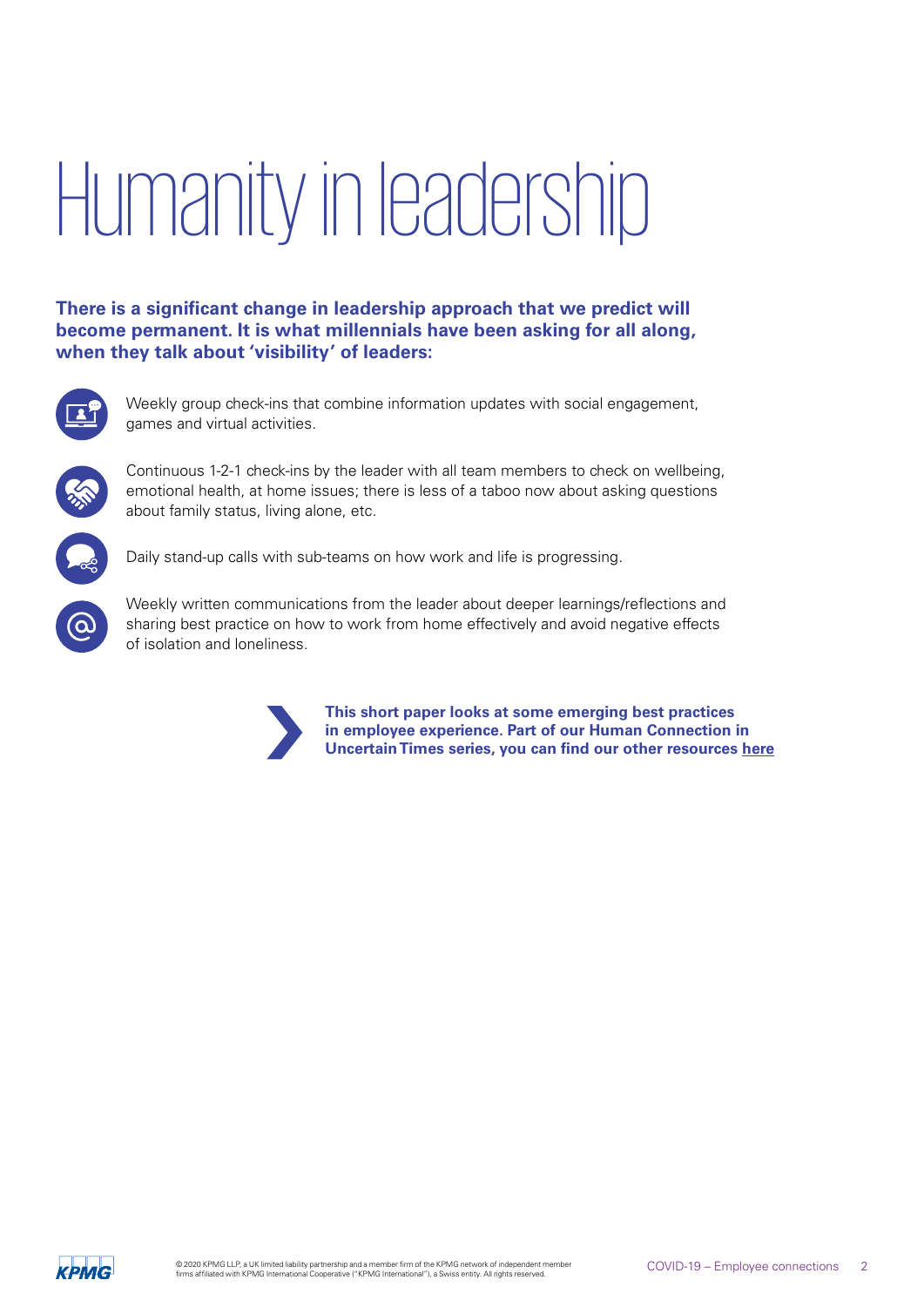### **Defining employee best practice**

It is useful to have a framework for examining the actions firms around the world are taking in response to the crisis. One such framework is The Six Pillars of experience. This is based on 10 years of research, with hundreds of brands in over 20 markets. It describes the DNA of excellent customer and employee experiences:





[For more information and detailed resources, please visit our](https://home.kpmg/xx/en/home/insights/2020/01/six-pillars.html) **website**.

**KPMG** 

43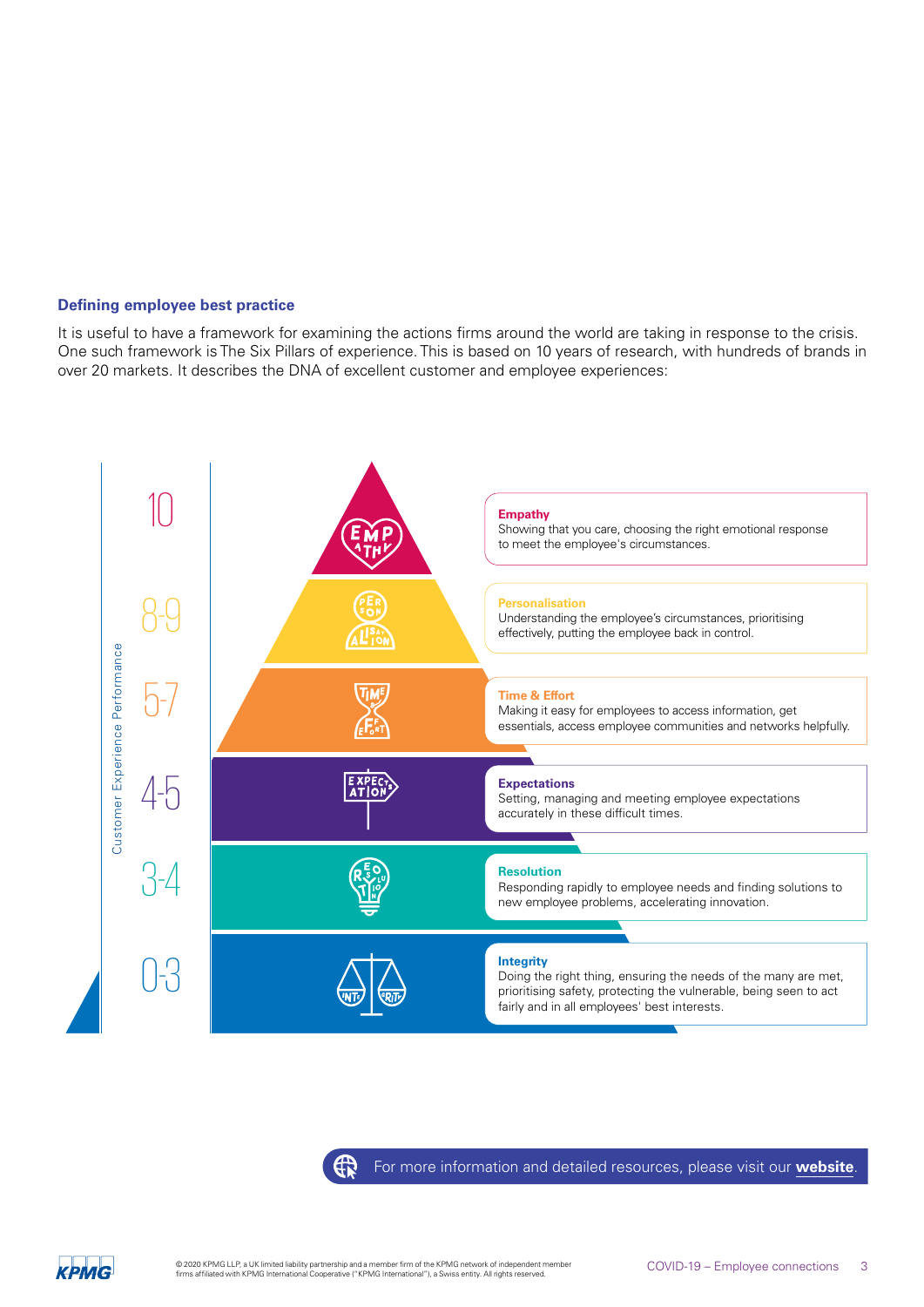### How can best practices navigate uncertain times?

### **We are already seeing significant innovation across The Six Pillars. Starting with Integrity – the most important foundation of all experiences:**



### **Integrity**

Lead from the front

CEOs all over the world are reducing or waiving their salaries as a means of demonstrating to their employees that they are in

this 'together', sacrificing their pay, to ensure others continue to be paid.

How organisations behave now will make or break the trust their workers have for them in the long run. It may also determine how quickly they are able to bounce back, once the world is through this, and out the other side.

Feedback, voice of the customer and voice of the employee will be vital drivers of leadership decision making. Employees will need to feel they are being listened to and equipped with responses to customer queries and concerns to improve the customer experience, even in these difficult times.

Learning to manage and leading without day-to-day physical control over the employee is going to be difficult for many managers. New levels of trust and flexibility will be required on both sides.



### Case study

Having closed Apple Stores around the world to protect both customers and employees, **Apple CEO Tim Cook** is working hard to inspire his people and get them to think in new ways.

In a recent communication he used a quote from President Abraham Lincoln:

*"The occasion is piled high with difficulty, and we must rise with the occasion. As our case is new, so we must think anew, and act anew."* 

He notes:

That's always how Apple has chosen to meet big challenges. And it's how we'll rise to meet this one, too. **11** 

**KPMG**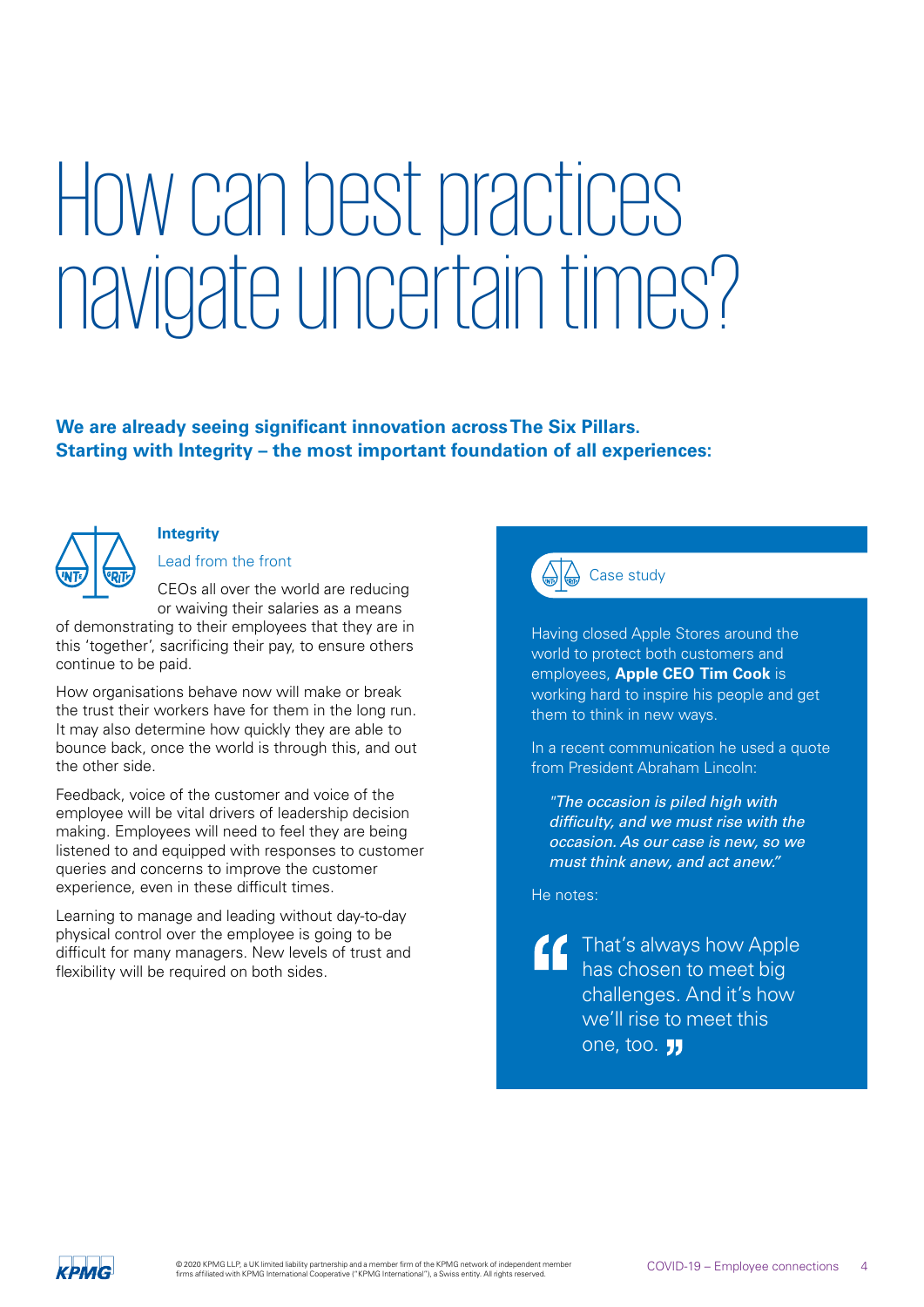

### **Resolution**

Innovation, collaboration, involvement and a sense of community

Many employees will be adapting to new ways of working, such as working from home indefinitely. They will also be dealing with unknowns, such as self-isolation, illness, school closures, or even heightened job uncertainty.

It is important therefore to arm frontline staff with the tools and resources as to what your brand is doing for customers in light of the evolving global health emergency. This will put employees in a position to bring value to customers, rather than being left without anything to say. To build these resources, listen to your contact centres for visibility on the sorts of queries being asked.

Homeworking might also offer an opportunity for many companies to build a culture that allows flexible working, longer term. Knowledge gained during this period will be useful in future for employees who struggle with child care or act as a carer.

**COMILLIONS** Of people will get the chance to experience days without long commutes, or the harsh inflexibility of not being able to stay close to home when a family member is sick… This might be a chance for a great reset in terms of how we work. $2$  JJ

**Matt Mullenweg, CEO, Wordpress**

### **Expectations**

Communicate, communicate, and communicate some more

Employees expect their employers to communicate clearly and take decisive action. Best practice is a

daily rhythm, linked to government announcements. The morning newsletter reinforcing key messages and providing access to facilities for support and wellbeing. Over-investing in communication at this time with credibility and positivity, as well as finding new and innovative ways to stay connected, will help to keep teams engaged and spirits high.

The resetting of expectations based on changing circumstances will be important for staff to shape what they do collectively and continue to deliver the brand promise and values.

Virtual coffee times and Friday night prosecco hours will enable staff to congregate virtually in a more social setting, share experiences and ideas and, vitally, feel part of the organisation emotionally.

As a company that takes culture incredibly seriously, it's critical to us that we create an inclusive and remarkable experience for all of our employees, no matter if they work in one of our offices or not.<sup>3</sup>  $\overline{\phantom{a}}$ 

> **Shahid Nizami, Managing Director for Asia and Pacific, HubSpot**

2 https://www.theguardian.com/technology/2020/mar/13/covid-19-could-cause-permanent-shift-towards-home-working

срма

<sup>3</sup> www.straitstimes.com/singapore/virtual-interaction-for-staff-as-more-work-from-home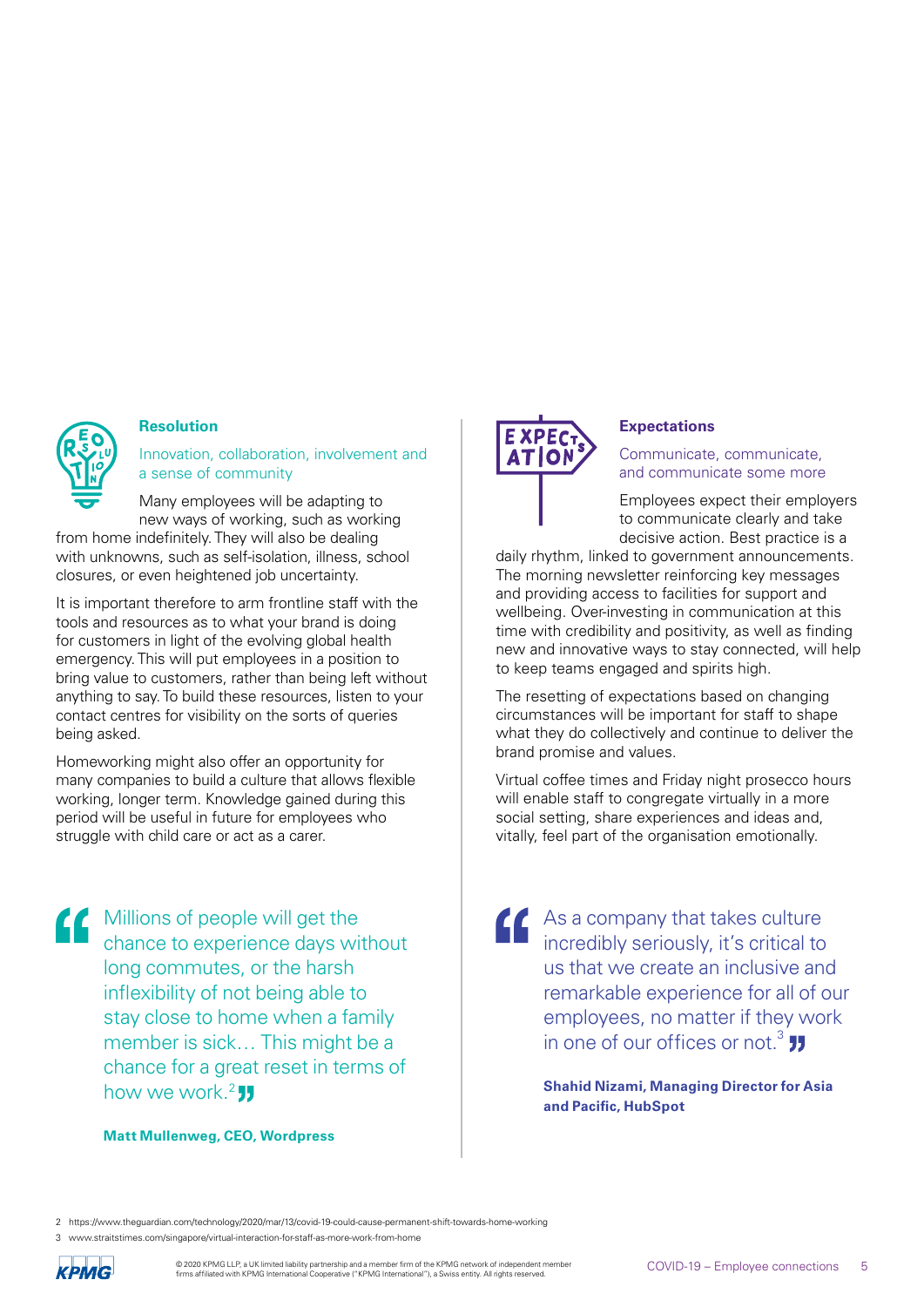

### **Time and Effort**

Make my life easier and more interesting

The use of new collaborative tools will enable employees to achieve a level of normality in an isolated environment. Virtual whiteboards will facilitate creative

problem solving and will require new techniques and approaches for capturing insight and ideas.

Training and personal development opportunities will not just make good use of available time, but will ensure the employee feels they are making a personal investment in their future.

Embracing remote work and virtual collaboration is one of the most impactful things employers can do today to address the increasing complexity of the current public health and economic crisis.<sup>4</sup> **JJ** 

> **Kirstine Stewart, Head of Shaping the Future of Media, Entertainment and Culture, World Economic Forum**

**Anil Menon, Managing Director, World Economic Forum**



### **Personalisation**

Show you recognise my circumstances

Especially in times of widespread social stress, employees need to feel valued, informed and supported by

their employer. This environment retains employees and in turn boosts the customer experience they are likely to provide. Not every employee has the same circumstances, as would be the case in more normal times, so one size fits all may not be a useful approach going forward. Thinking of employees as being in related cohorts with specific needs will enable a more targeted and supportive response.

What's so unique about this is we have to balance the needs of the business with the needs of our own families, which has posed a real challenge for me personally but all of the employees and associates we serve.<sup>5</sup> JJ

**Tina Tuttle, Head of the company's US enterprise and executive communications, Novartis Pharmaceuticals** 

4 www.weforum.org/agenda/2020/03/covid-19-transition-to-remote-work

www.hrexecutive.com/what-covid-19-has-already-taught-employers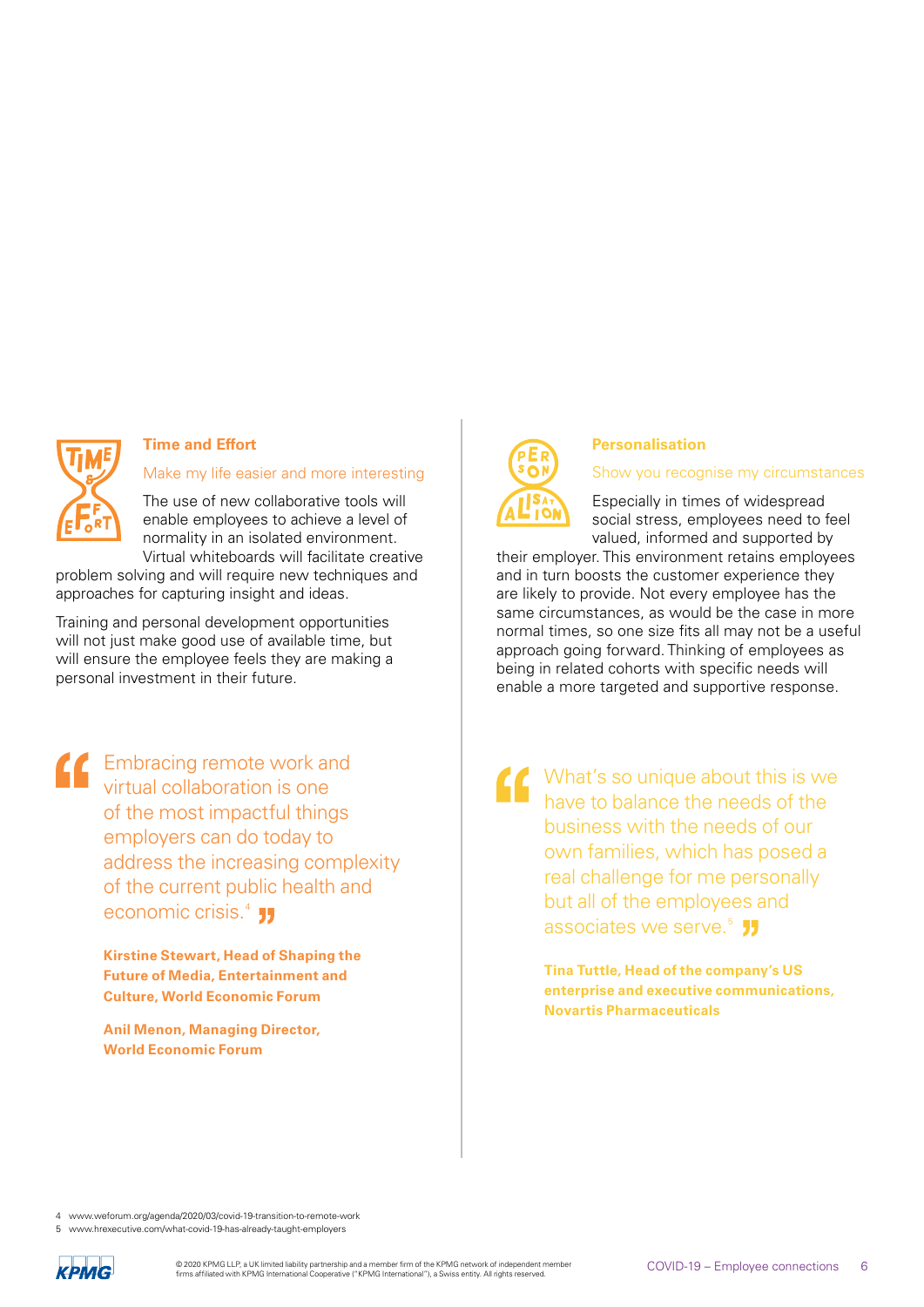

### **Empathy**

Showing that you care about employee well-being has never been so important

As we see a rise in altruism and human connection on a hitherto unseen scale, it is incumbent on leaders to create an inspirational environment where employees feel like they are consistently doing things that customers love and making customers' lives better. Listening, rapport building, and emotionally intelligent conversations will create experiences that will live on in employees', and their customers', memories.

However, for many employees, working from home for the first time will be challenging. The access to stable networks, their physical working conditions and their sense of isolation will all impact employee performance. This requires more than just tips on working from home – it needs deep thinking as to how employees can 'give their best' to customers in radically new circumstances. Alongside this, companies will need to consider their employees' mental health and how they can support colleagues when they cannot see them day to day.

### Case study

Starbucks, for example, have long been concerned with mental wellness in the workplace. They have rolled out a programme whereby employees can confidentially search for mental health professionals who meet their individual needs and immediately book an in-person or video appointment with a therapist or coach at no cost.

**Mental health is a** fundamental part of our humanity and these resources will make a meaningful difference in people's lives and help break the stigma around this complex issue. **JJ** 

**Kevin Johnson, CEO, Starbucks**